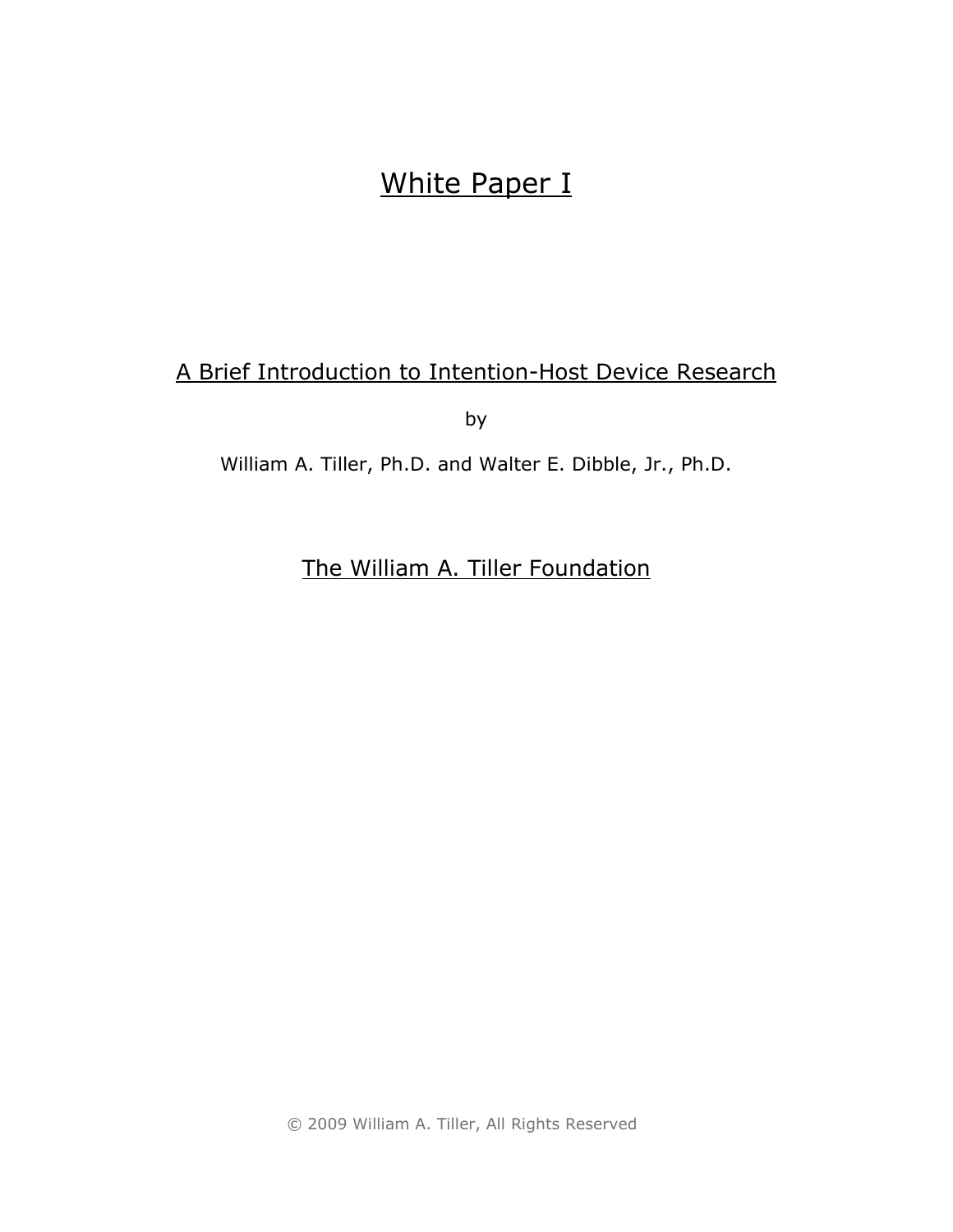#### A Brief Introduction to Intention-Host Device Research

by

#### William A. Tiller, Ph.D. and Walter E. Dibble, Jr., Ph.D.

#### Introductory Experimental Background

For the past 35 to 40 years, in parallel with my traditional science research and teaching at Stanford University, I have been seriously investigating the effects of human intention on both the properties of materials (inorganic and organic; non-living and living) and on what we call physical reality.

From this research, I and my colleagues have discovered that it is possible to make a significant change in the properties of a material substance by consciously holding a clear intention to do so. For example, we have repeatedly been able to change the acid/alkaline balance (pH) in a vessel of water either up or down, without adding chemicals to the water, by creating an intention to do so.

This is very exciting – but even more exciting is the fact that we have been able to use a simple electronic device and actually "store" a specific intention within its electric circuit. This is important because, now, this intention-host device can be placed next to a vessel of water at any physical location and one can expect to obtain the same results. In this way, we have had others replicate these water results at multiple locations around the world; such results are consistently reproducible!

So one might ask, "How is it possible for something like this to occur in the physical reality with which we are all so familiar?" The answer is that, from our experimental work of the past ten years, we have discovered that there are actually two levels of physical reality and not just the one with which we are all familiar. It is this new level of physical reality that can be significantly influenced by human intention – not our familiar electric atom/molecule level!

The two basic kinds of unique substances inhabiting these two levels of physical reality appear to interpenetrate each other but, normally, they do not interact with each other. We label this state as the uncoupled state of physical reality. In the uncoupled state, with one's five physical senses, we can detect out normal physical environment all around us. This new level of substance, because it appears to function in the physical vacuum (the empty space between the fundamental electric particles that make up our normal electric atoms and molecules), is currently invisible to us and to our traditional measurement instruments. It also appears to be of a magnetic information-wave nature.

It is the use of these intention-host devices that affects the experimental space in such a way that meaningful coupling begins to occur between these two very different kinds of substance. Then, the vacuum level of physical reality becomes partially visible to our traditional measurement instruments. We have labeled this condition the coupled state of physical reality. Figure 1 metaphorically illustrates a key difference between a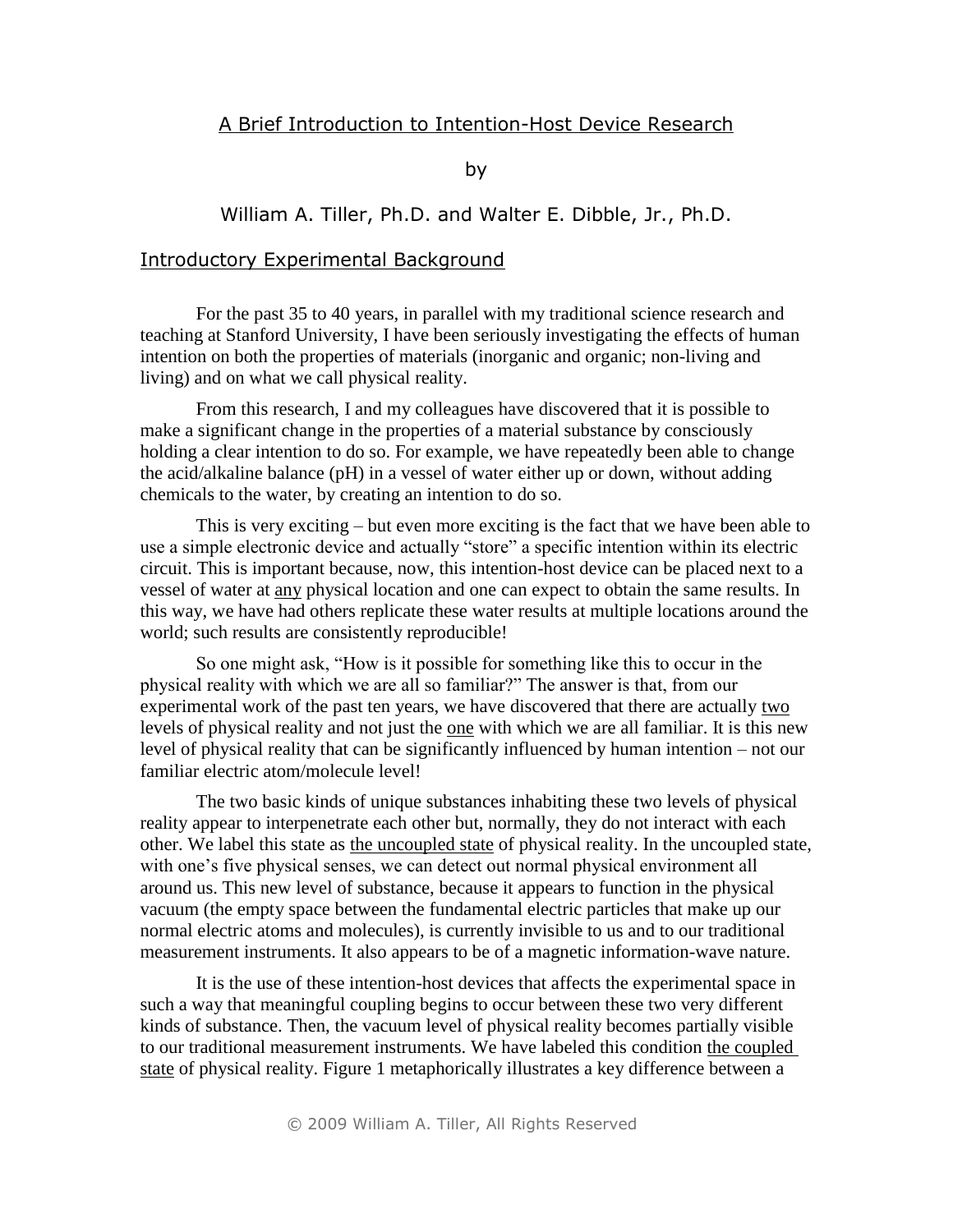

Figure 1. The physical reality metaphor; (a) the uncoupled state and (b) the coupled state.

material in these two states of physical reality. In Figure 1, the black balls represent the electric substance and the smaller white balls represent the magnetic substance. The black lines joining the black balls to each other represents that they are interacting with each other and, in (a), since no lines connect the white balls with the black balls, this represents that they are not interacting with each other – the uncoupled state. In Figure 1 (b), the dashed lines connecting the white balls with the black balls represents that use of an intention-host device has caused them to significantly interact with each other and produce the coupled state of physical reality.

The implication of all of this for our world is enormous! However, before proceeding to discuss some major implications of large-scale use of such intention-host devices in scientific laboratories and industrial sites around the world, let us look at a few of our key experimental results upon which I have based the foregoing remarks.

## **Phase 1 Experiments:**

The first phase of our intention-host device experiments<sup> $(1)$ </sup> involved designing four separate target experiments. Each was to be influenced by an appropriate, separate intention-host device that would be plugged into a wall outlet of the experimental space, placed within a few feet of the target experiment apparatus and switched on. Our novel procedure for introducing a specific intention into a host device was to do it mentally and emotionally from a deep meditative state $^{(1)}$ .

For the first target experiment, the intention was to increase the pH of a vessel of water in equilibrium with air at room temperature by  $+1.0$  pH units with no chemical additions. Our measurement accuracy was  $\pm 0.02$  pH units. Figure 2 shows a sample result for this target experiment. One can readily see that it was robustly successful in producing the intended result (which was 100 times larger than the noise level).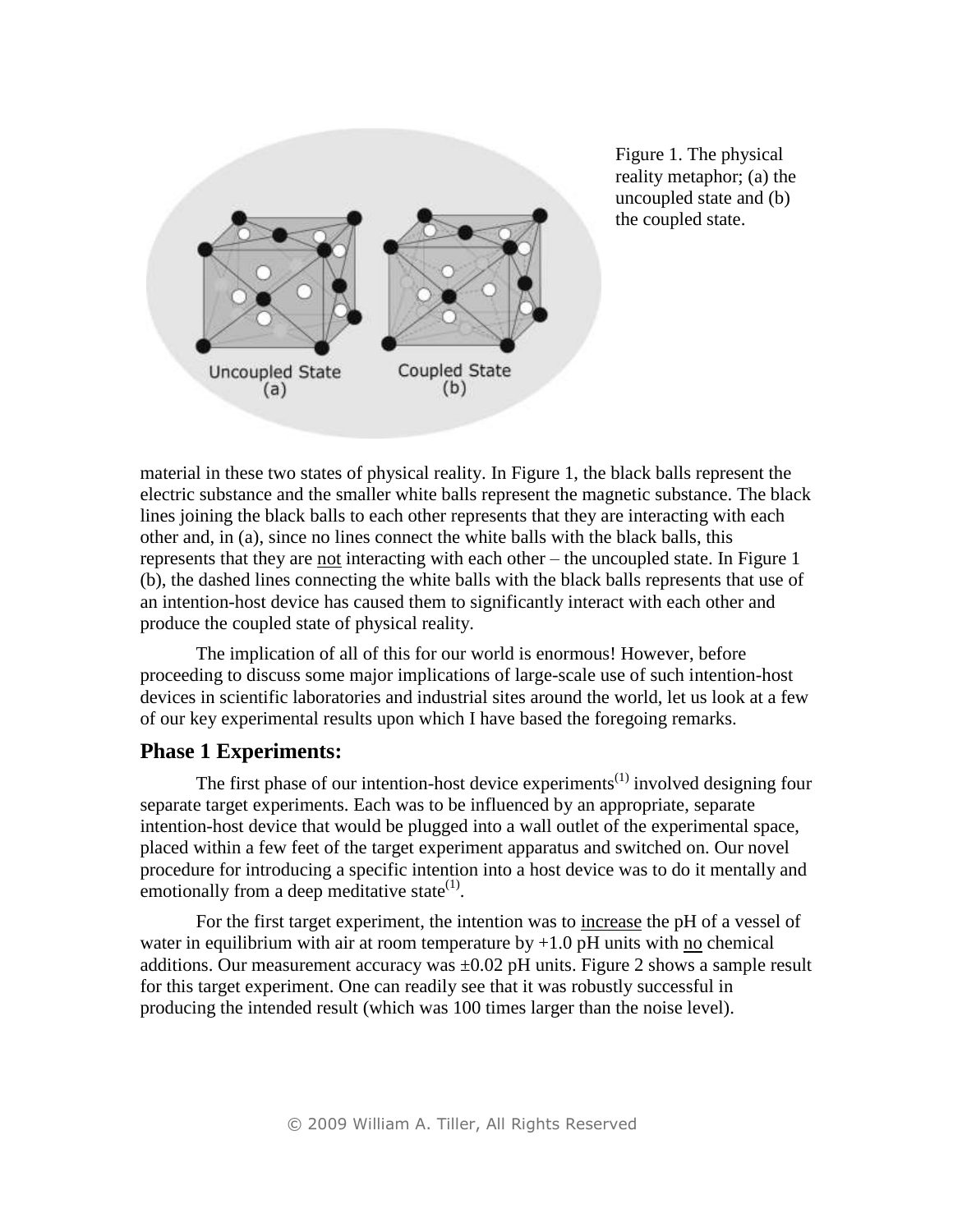

Figure 2. Plot of pH rising one full pH unit due to exposure to a pH-increasing intention-host device.

The second target experiment was with water in equilibrium with air at room temperature but the intention was to decrease the pH by  $\sim$  1.0 pH units, again with no chemical additions. Figure 3 shows a sample result for water more alkaline than the Figure 2 example.



Figure 3. Plot of pH decrease via exposure to a pH-decreasing device.

Once again, this experiment was successful. Similar successful results have been obtained for a variety of water types.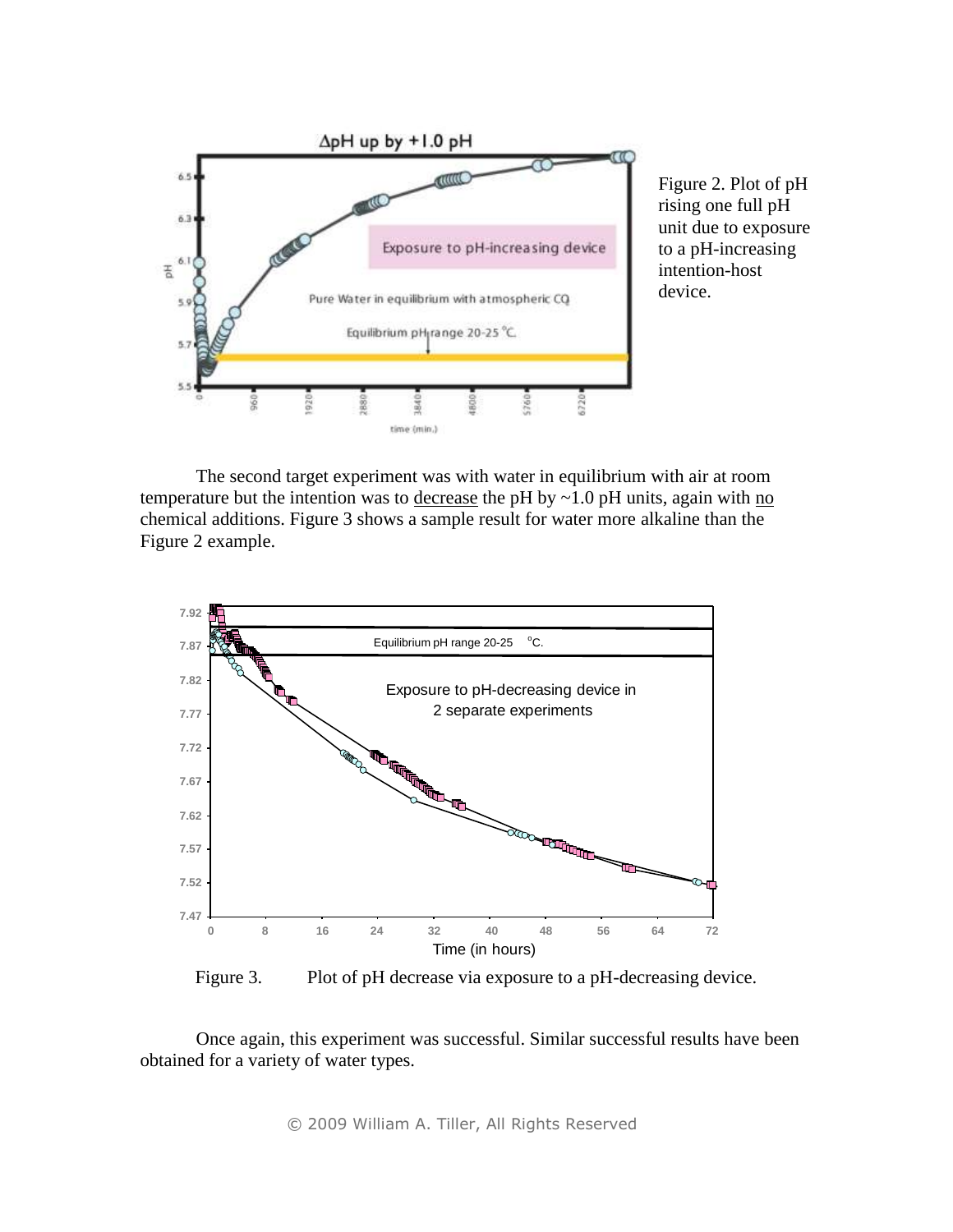For the third target experiment, the material medium was an *in vitro* biological molecule, alkaline phosphatase (ALP), a liver enzyme. The intention was to increase the chemical activity of ALP by a significant amount via just exposing the ALP for a period of 30 minutes to its intention-host device "conditioned" space that had been brought to the coupled state. Once again, the experimental results<sup> $(1)$ </sup> were remarkably successful compared to the built-in controls. About a 25%-30% increase in ALP chemical activity was achieved at  $p<0.001$ .

In the fourth target experiment, the material medium was an *in vivo* living system, fruit fly larvae. Here, the intention was to significantly increase the ratio of the cell's energy storage molecule, ATP, to its chemical precursor, ADP, so as to make the larvae more physically fit and thus have a greatly reduced larval development time,  $\tau$ , to the adult fly stage. Again, with built-in controls, this living system was exposed to its intention-host device-"conditioned" space for the entire period,  $\tau \sim 28$  days. We found that the ratio [ATP/ADP] increased by ~15%-20% with p<0.001 and  $\tau$  decreased by ~20%-25% at p<0.001.<sup>(1,2)</sup>

An overview perspective on the time-dependence of these remarkably successful experimental results is schematically illustrated in Figure 4.



Figure 4.

For any typical physical measurement, Q, the qualitative magnitude change,  $Q_M$ , is plotted versus the degree of locale conditioning produced by continued intention-host device use.

Here, one sees that nothing much happens to  $Q_M$ , the magnitude of the material property under consideration, during exposure of the experimental space to the particular intention-host device for time, t, until a threshold time  $t_1 \sim 1$  month has been passed. Then  $Q_M$  begins to change from  $Q_{M0}$ , the uncoupled state value, always in the direction of the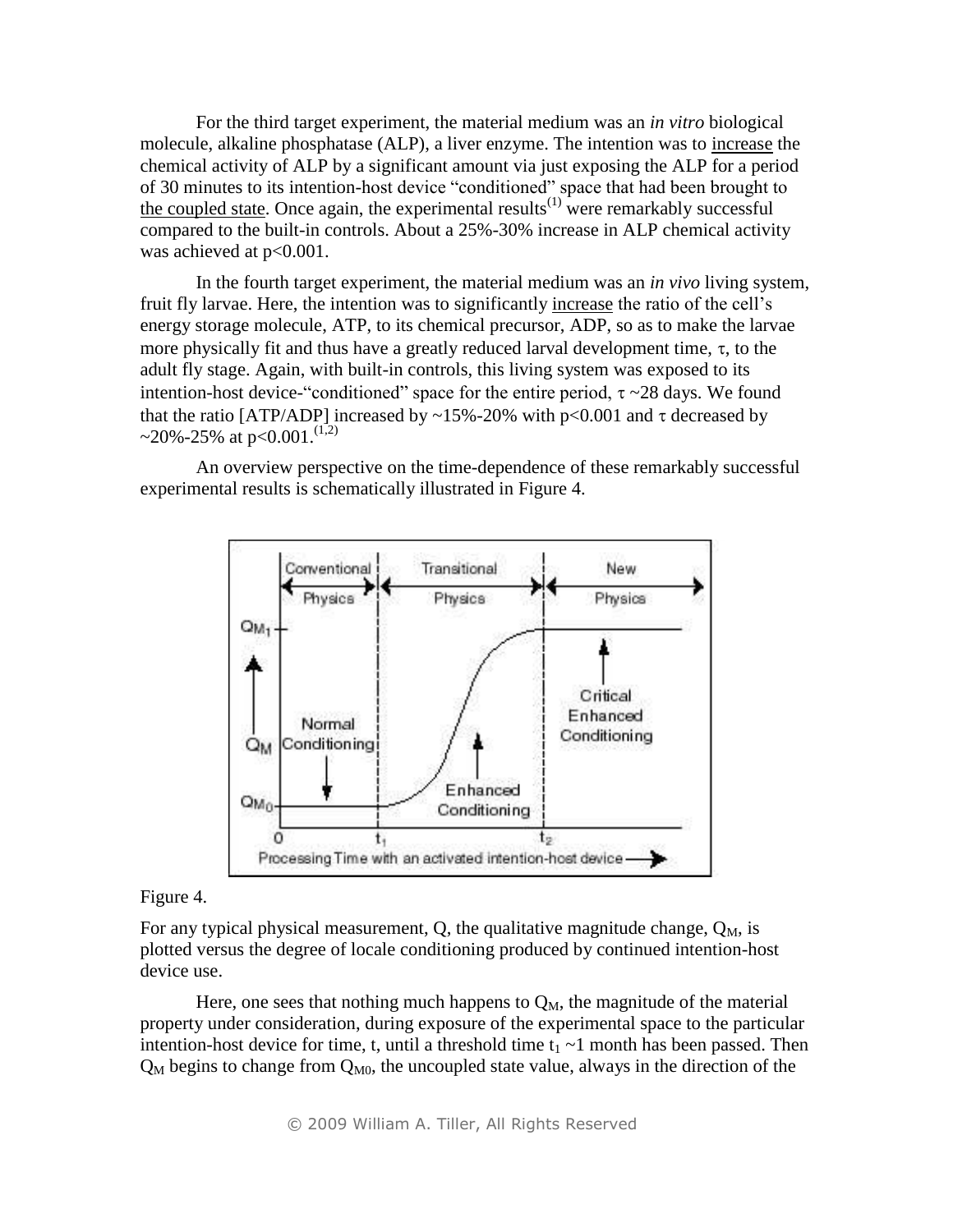particular intention before it begins to level off and plateau at time  $t_2 \sim 3$  months, when  $Q_{\text{M1}}$ - $Q_{\text{M0}} = \Delta Q$  ~ the magnitude of the intention imprint.

Put into equation form, the results of Figure 4 can be represented by

$$
Q_M(t) = Q_e + \alpha_{eff}(t)Q_m \tag{1}
$$

where  $Q_e$  is our normal electric atom/molecule value,  $Q_{M0}$ , of the uncoupled state,  $Q_m$  is the vacuum level value and  $\alpha_{\text{eff}}$  is the time-dependent coupling coefficient between these two types of substance due to use of the intention-host device as the space transitions from the uncoupled state to the coupled state of physical reality. The magnitude of  $\alpha_{\text{eff}}$  $Q_m(t>t_2)$  is  $\Delta Q_M = Q_{M1} - Q_{M0}$  in Figure 4.

These experimental results have been published in over a dozen scientific papers and three seminal books $^{(1,3,4)}$ . Experiment 1 has been replicated by others in ten U.S. and European laboratories<sup>(3,4)</sup>.

#### **Phase 2 Experiments:**

The second phase of our experimental research began with the performance of a replication study for experiment #1 because of its simplicity. The study was conducted at ten sites in the U.S. and Europe<sup> $(3,4)$ </sup>.

Three of the intention-host sites, in Arizona, Missouri and Kansas, had control sites 2 to 20 miles distant. These control sites had exactly the same type of equipment and water but never an intention-host device. Excellent experimental replication occurred at all three intention-host device sites with the  $pH(t)$  rising exponentially with time in the following fashion:

$$
pH(t) = pHth + \Delta pH(1 - e^{-\beta t}).
$$
\n(2)

Here,  $pH<sub>th</sub>$  is the theoretically predicted value for an uncoupled state space at room temperature,  $\Delta pH$  is the total magnitude of  $pH$  change, and is usually quite close to the intended value, while  $\beta$  determines how rapidly the exponential function,  $e$ , decays. Both  $\Delta p$ H and  $\beta$  are site-specific. Surprisingly, at the nearby control sites, very similar pH(t)-behavior was observed (see Figures 5). This behavior strongly suggested that room temperature, information entanglement was occurring between the intention-host device sites and their control sites 2 to 20 miles away.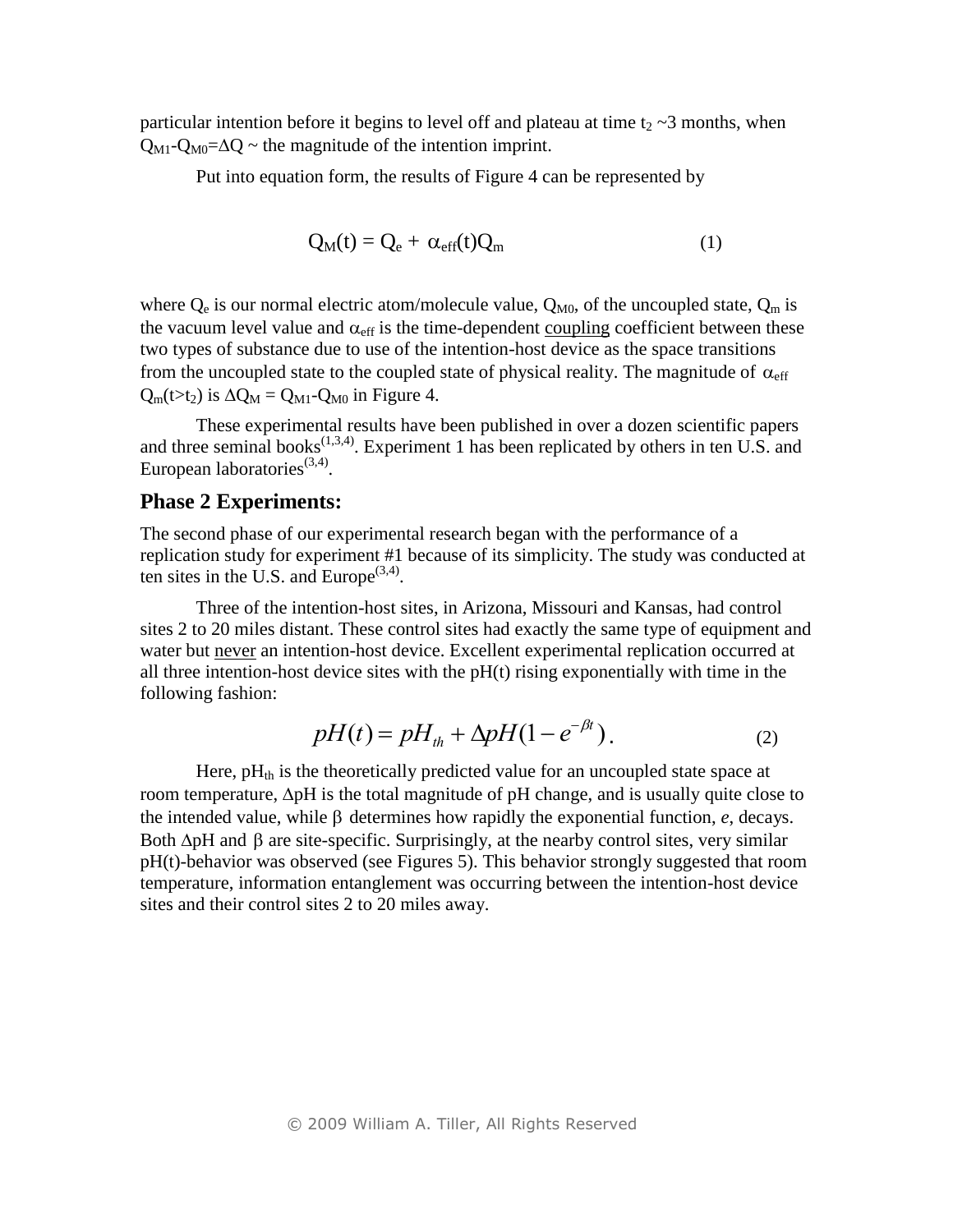

Figure 5a. pH vs. time at control site  $M_3$ .



Figure 5b. pH vs. time at control site  $P_5$  North room.

*©* 2009 William A. Tiller, All Rights Reserved To test this hypothesis, we utilized the Baltimore and Bethesda sites as control sites for the Arizona, Missouri and Kansas intention-host device-sites. We found that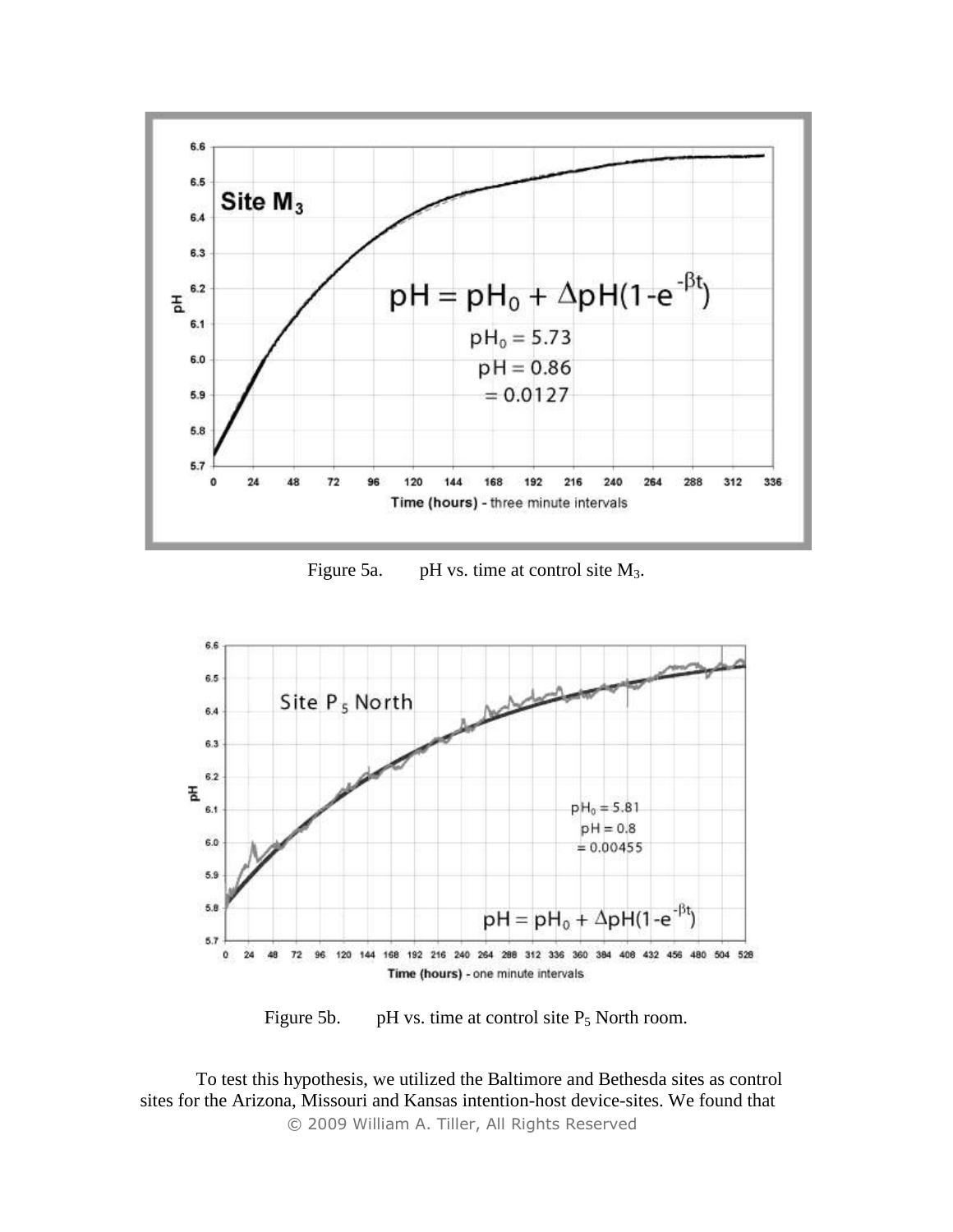within one to two months the  $pH(t)$  was increasing exponentially by  $\sim 0.8$  pH units. Thus, the room temperature information entanglement was both found to exist and now had been extended to  $\sim$ 1500 miles.<sup>(3,4)</sup>.

Next, we decided to use the London-site, and  $\sim$ 3 months later the Milan site as control sites for the (AZ, MO and KS) intention-host device sites. Within 3 weeks the  $\Delta$ pH had increased by  $\sim$ 1 pH unit at the London-site and, 3 months later the Milan site went online and within 1 week the  $\Delta pH$  at that site had increased exponentially to ~1 pH unit. Thus, this information entanglement phenomenon had now been proved to extend at least 6000 miles.

Switching gears now, during this replication experiment, we invented a new and novel procedure for actually measuring, for the aqueous  $H^+$ -ion, the excess thermodynamic free energy change,  $\delta G_{H+}^*$ , of the coupled state relative to the uncoupled state for an experimental space. Values of  $\delta G_{H+}^*$  were measured for all ten sites involved in the replication experiment. Figure 6 illustrates experimental data for two intention-host device sites,  $P_1$  and  $P_7$  in the Arizona laboratory and two control sites, U.K.



Figure 6.  $\delta G^*H + \nu s$ . time at four diverse sites.

and Italy. The fact that all of the control sites exhibited non-zero values for  $\delta G^*H^+$ demonstrates very clearly that the control sites are informationally connected to the intention-host device sites even over such huge distances. In energetic terms, the magnitude of the  $\delta G^*$ <sub>H</sub>+-values can be quite large, equivalent thermal energy changes for an uncoupled-state space of ~150 °C. to ~500 °C. even though there was no significant change in the measured temperature at these sites.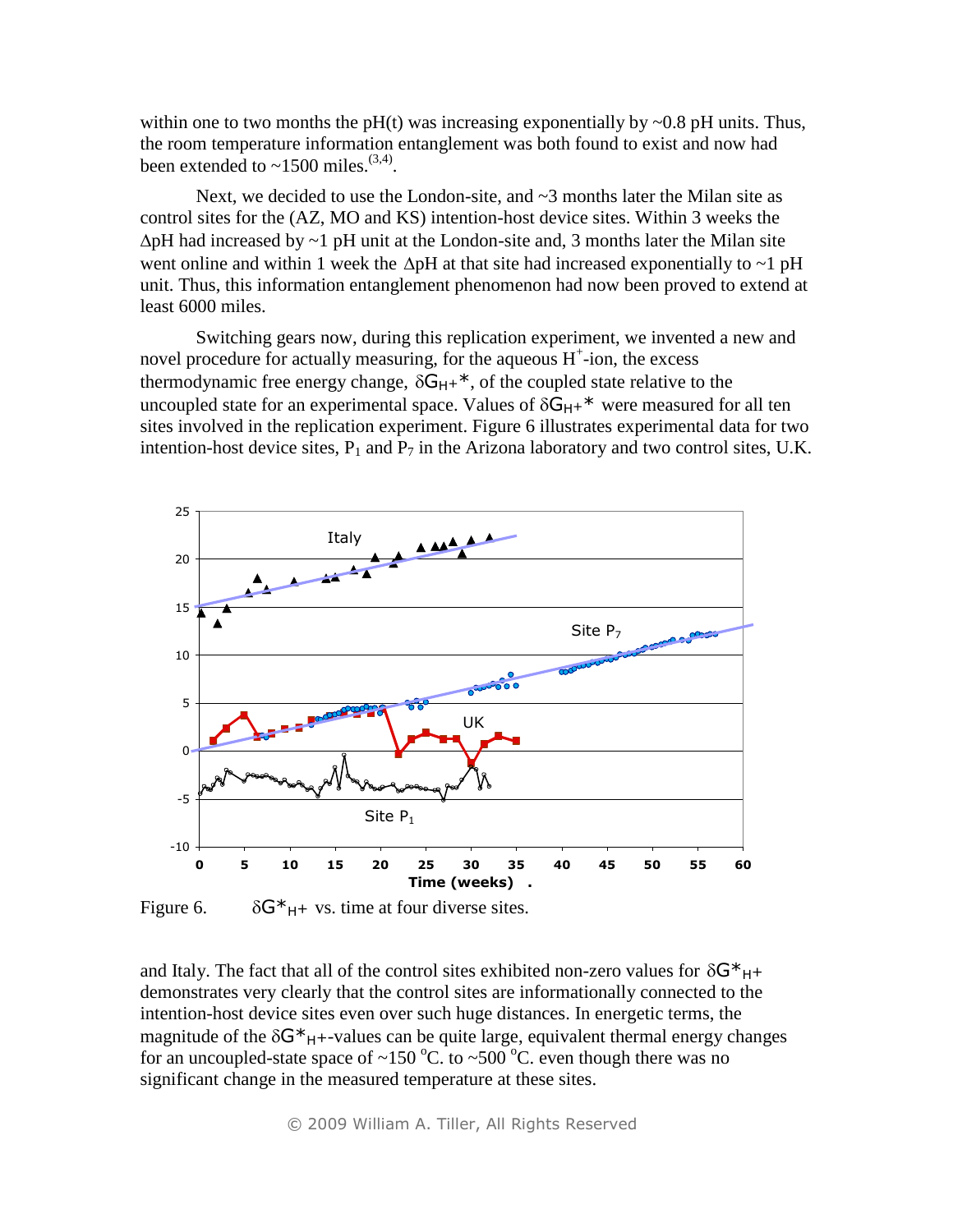### Introductory Theoretical Background

As we reflect upon our world and upon the humankind that populate its surface, one soon perceives that there are several categories of phenomena and information wherein we need to gain reliable understanding in order to understand our life's journey. These might be classified as (1) things of the physical, (2) things of the psyche, (3) things of emotion, (4) things of the mind and (5) things of the spirit. In addition, we need a meaningful perspective or reference frame (RF) from which to view these different categories of phenomena and information. Ultimately, our understanding of all these phenomena must be internally self-consistent. Since we are an evolving species, growing in understanding via a bootstrap process, a useful metaphor for what we need is a "ladder of understanding" that guides us from the simple to the more complex – in the sense of various levels of integration of different categories of infrastructure. Thus Figure 7 represents our metaphorical "ladder of understanding" that we must carefully build by our efforts and then climb upon, rung by rung, as we evolve to higher states of being.



Figure 7. A metaphorical description of the "ladder of understanding".

From an overly simplistic viewpoint, one could say that for the past ~400 years, establishment science has dealt with multiple aspects of the metaphorical reaction equation with each term being convertible to the other via Einstein's  $E=mc^2$  relationship,

## $Mass \Leftrightarrow Energy$  (3a)

where  $E = energy$ ,  $m = mass$  and  $c = the velocity$  of electromagnetic (EM) light through physical vacuum. Unstated in Equation 3a is the fact that, for this past ~400 years, human consciousness and intent have been rejected as possible and significant experimental variables in physical reality. However, today, from the experimental findings of the previous section, we know that this assumption is no longer true. We now know that our world has entered the era of "Psychoenergetic Science" (things of the psyche) and that we need to expand equation 3a to become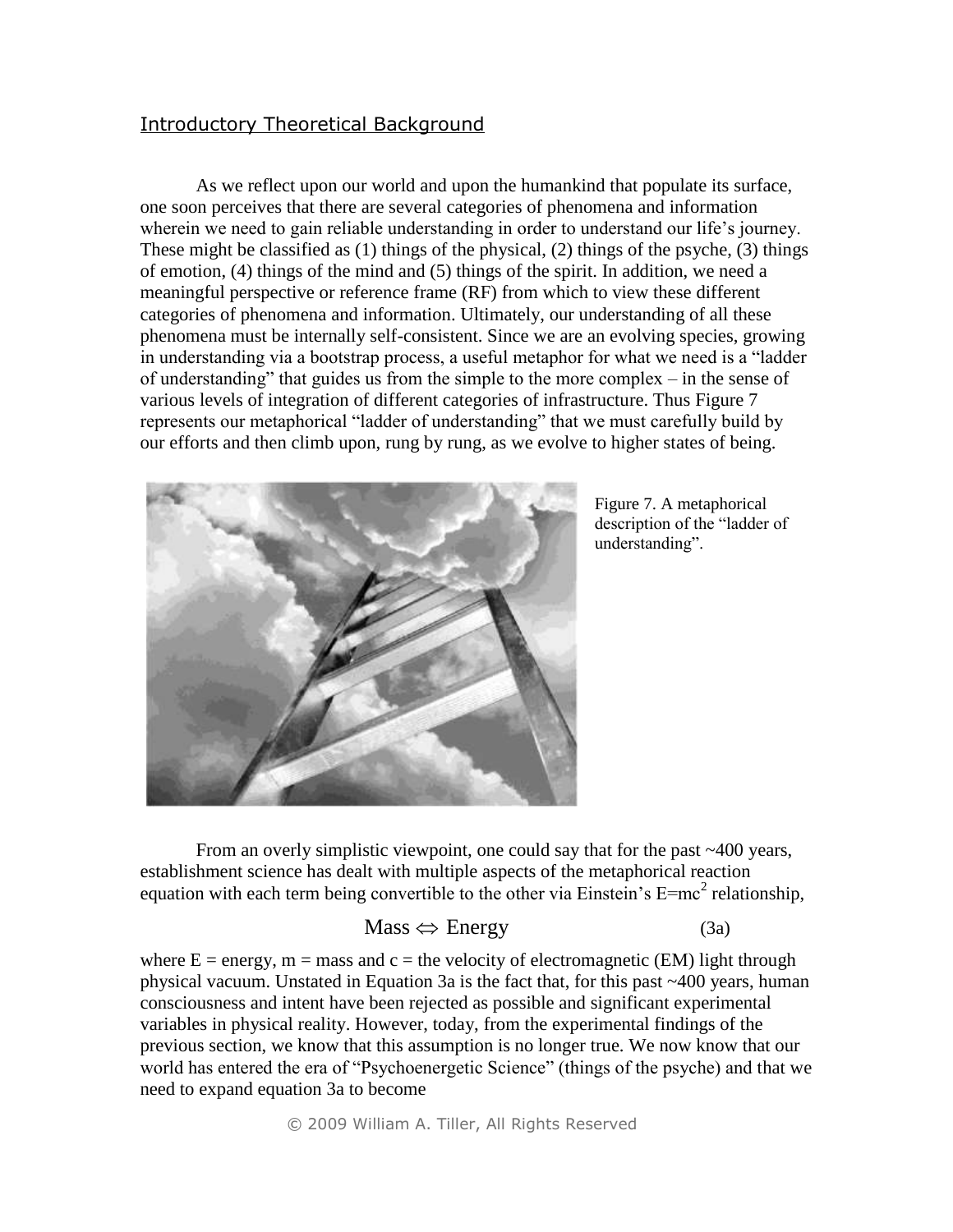Equation 3a and the bottom rung of Figure 7 relate to spacetime as our RF and the four fundamental forces of gravity, electromagnetism, the long-range nuclear force and the short-range nuclear force discovered by traditional science. Equation 3b and the second rung of Figure 7 relate to an expanded RF plus expanded versions of both quantum mechanics (QM) and relativity theory (RT).

Looking at Equation 3b and ignoring the fact that the human community does not have an appropriate, agreed-upon definition of the word "consciousness", when we ask what consciousness does rather than what it is, one immediately realizes that it manipulates information in the form of numbers, alphabetical letters, jigsaw-puzzle pieces and, most generally, symbols. Further, for the past ~60 years, establishment science has recognized the existence of a quantitative relationship between information in units of bits and the thermodynamic quantity, entropy, in units of calories per unit temperature<sup> $(3,4)$ </sup>. For the past 150 years, entropy has been a very important contribution to the Gibb's thermodynamic free energy function, G, given by

$$
G = PV + E - TS \tag{4}
$$

where P=pressure, V=volume, E=energy, T=temperature and S=entropy. It is changes in  $G$ ,  $\Delta G$ , that drives all the processes in nature that humankind has so far discovered. Thus, all the terms in  $\Delta G$  (P $\Delta V$ , V $\Delta P$ ,  $\Delta E$ , T $\Delta S$  and S $\Delta T$ ) are all equally important for producing significant changes in our world. The terms P $\Delta V$  and V $\Delta P$  were very important in our steam engine era and in today's era of refrigeration and heat pumps (compressors). The term  $\Delta E$  gained great popularity via the efforts of Einstein (Equation 3a) and particle physicists when they accelerate electrons, protons, neutrons, etc., to high kinetic energies and smash them into various material targets. The term  $SAT$  is important in future geothermal energy conversion to electricity while the  $T\Delta S$  term is very important to the change in information content from a natural process inherent in Equation 3b. One can see from all this the intimate bridge that exists and connects energy and information in Equation 3b.

Our present form of QM is fine with Equation 3a where the four fundamental forces are spatially varying and one can use spacetime as a suitable RF. However, in Equation 3b and in any psychoenergetic process, information and consciousness are thermodynamic variables that appear to be independent of distance. Thus, both QM and our present RF must be expanded to allow our science to adequately deal with the experimental data described in the previous section.

On this path of necessary change, the experimental data of the previous section reveals the following key insights: (1) two unique levels of physical reality, the electric atom/molecule level and the magnetic information wave level of the physical vacuum appear to exist, (2) two distinct states of interaction, the uncoupled state and the coupled state, for these two unique kinds of substance appear to exist and are both experimentally accessible when an appropriate form of consciousness is brought into play and (3) when  $\alpha_{\text{eff}}$  ~0 in Equation 1, only the uncoupled state is accessible but when an intention-host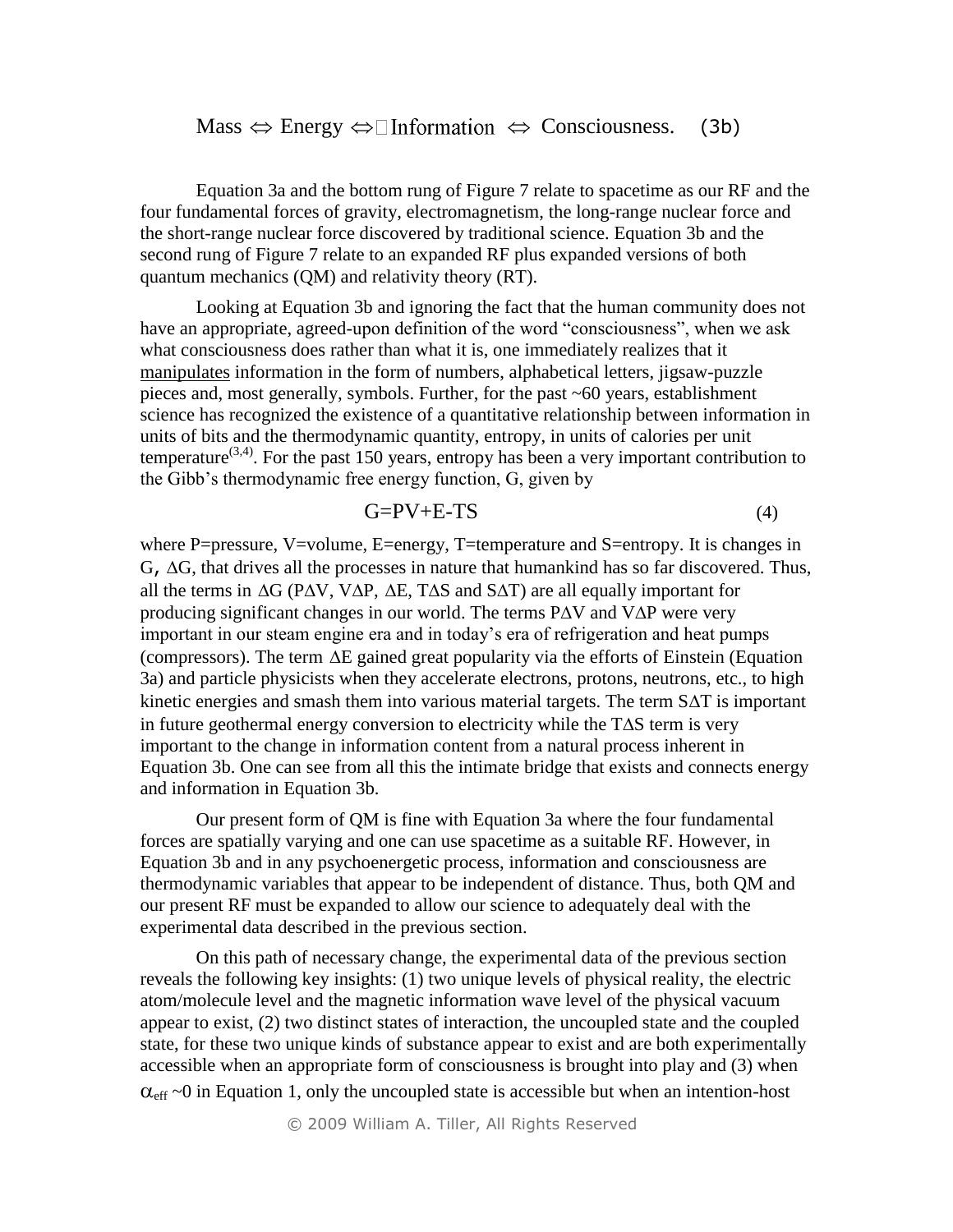device is added to the mix,  $\alpha_{\text{eff}}(t)$  grows in magnitude with time and the coupled state of physical reality becomes instrumentally accessible. All of these factors are keys to the proper design of our new RF. However, there is one more factor that needs to be brought into play.

The two key cornerstones of QM were (1) Max Planck's experimental and theoretical observations that EM radiation emission and absorption by physical matter was in discrete-sized bits (quanta) rather than continuously variable sized bits and (2) de Broglie's particle/pilot wave concept illustrated in Figure 8 where the pilot wave envelope encloses the particle and guides it. Harrison<sup> $(5)$ </sup> has shown that all the rest of the QM formalism can be generated provided one assumes the simultaneous existence of physical matter as both a particle and wave. One problem for us is that human cognition does not perceive a continuous looking wave like that shown in Figure 8. The waves that human's cognitively discriminate are all modulations of particle densities or modulations of particle fluxes. It is the bunching of particles to create density variations in space and time that make the waves that we sensorily detect as light, sound, etc.

Shortly, I will propose a particular duplex RF to handle this obvious dilemma; however, before I do, it is important to consider Figure 8 and reveal two important consequences that come from applying simple QM and simple RT mathematics to this



#### Figure 8.

The de Broglie particle/pilot wave concept of the of the 1920's, for which he won a Nobel Prize, proposed that every particle had a pilot wave envelope enclosing it and moving at the particle's velocity. This was eventually to be called "the wave particle duality of QM".

spacetime de Broglie concept<sup>(6)</sup>. When this is done, Eisberg<sup>(6)</sup> showed that

$$
v_p v_w = c^2
$$
 (5a)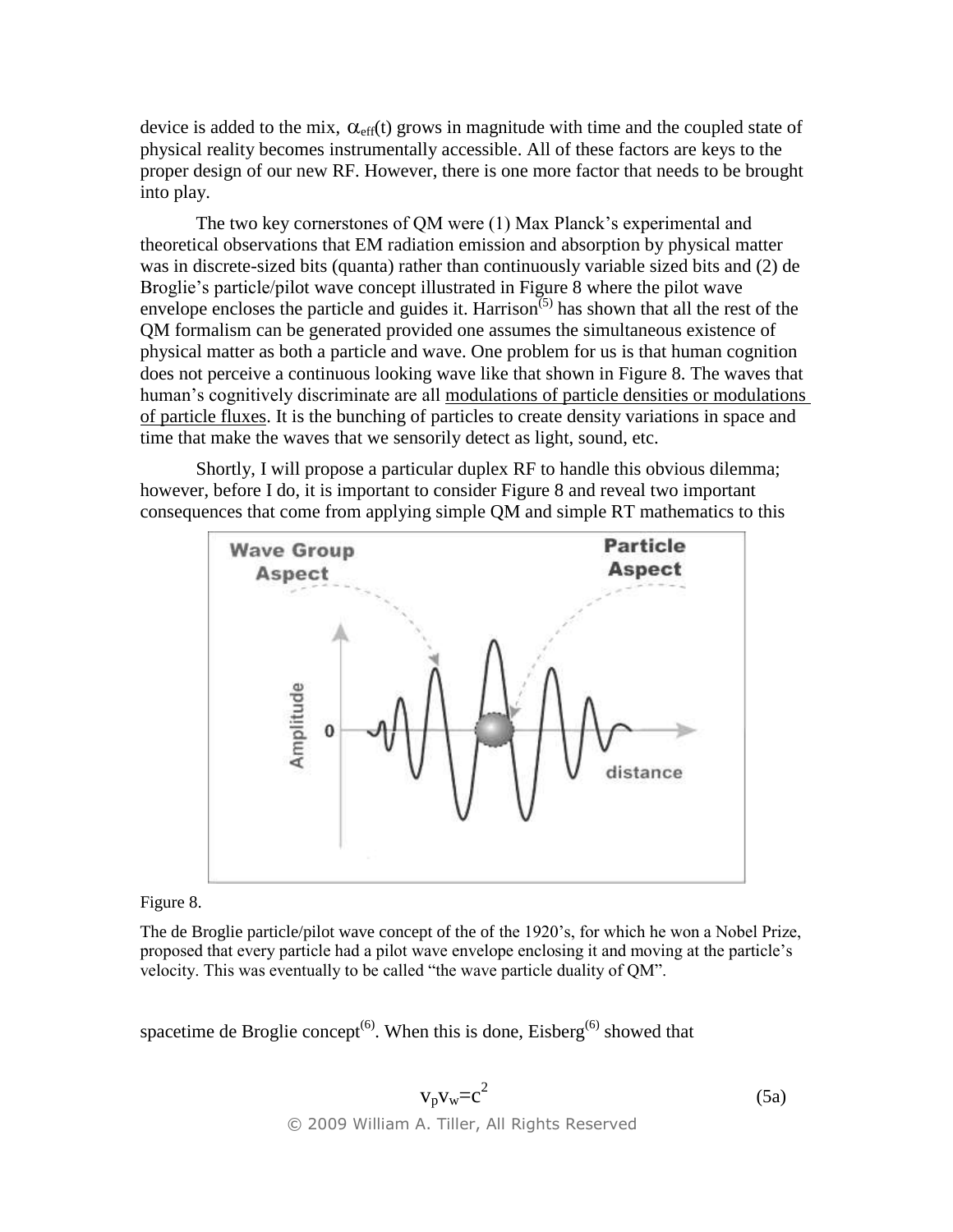$$
\Delta x \Delta p_x = h/2\pi. \tag{5b}
$$

Here,  $V_p$ = the mass particle velocity,  $V_w$ = the velocity of the wave components that enter and leave the wave group as the group moves along at  $v_p$ ,  $\Delta x$  is the uncertainty of particle position while  $\Delta p_x$  is the uncertainty of particle momentum in the wave group and h=Planck's constant.

Since, from RT, we know that  $v_p < c$ , always,  $v_w > c$ , always, so these wave components enter the group from the left and exit the group from the right as the group moves along at velocity  $v_p$ . This calculation troubled physicists in the 1930's when it was first made because of the relativistic constraints, so they labeled them information waves. In those days they thought that such waves could not transport energy and thus could be neglected. However, today we see, via the discussion surrounding Equations 3b and 4, that they cannot be neglected so we are faced with the dilemma of a faster than EM light information wave interacting with and directing a slower than EM light particle with mass. This certainly violates RT; however, Equation 5b, which is a simple expression of the Heisenberg Uncertainty Principle, gives the overall calculation results great credence.

We have chosen to resolve all of the foregoing theoretical dilemmas via the proposing of three postulates:

- (1) The new RF for viewing physical reality is a duplex RF consisting of two, four-dimensional, reciprocal subspaces, one of which is spacetime,
- (2) This physical RF is imbedded in an overall reality RF consisting of the domains of emotion (9-11D), mind (12-14D) and spirit (15D and up) and
- (3) There exists, in the domain of emotion, a moiety called deltron that can be consciousness-activated to serve as a coupler substance between the  $v_p < c$ electric atoms/molecules and the  $v_w$  c magnetic information waves.



Figure 9a. A structural representation of our RF with the duplex space in the center. If one counts the entire duplex space as a 4-space, then the entire multidimensional representation is a 7-space. If instead, we count the duplex space as a unique member of the general 8-space, then our RF is eleven-dimensional.

*©* 2009 William A. Tiller, All Rights Reserved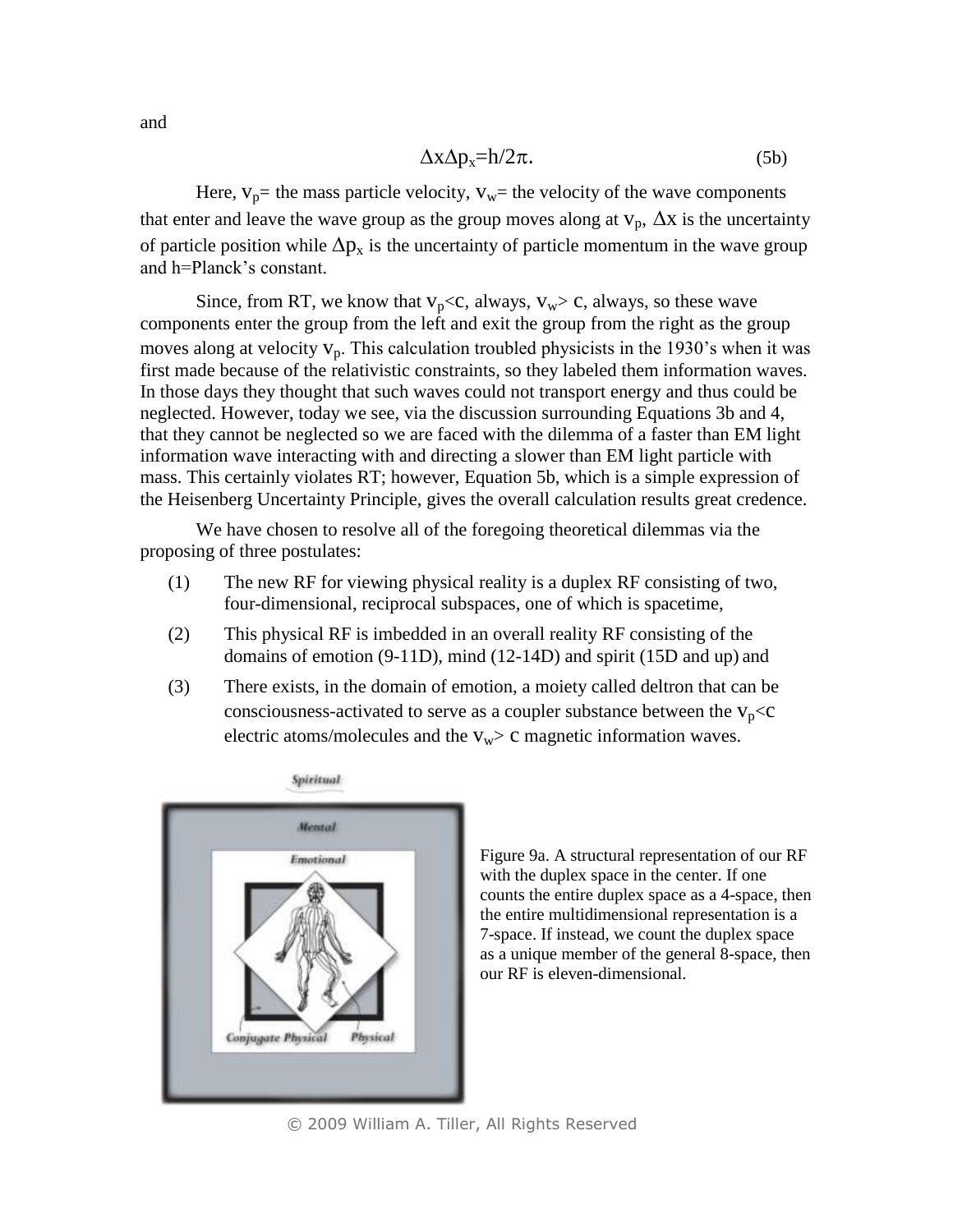

Figure 9b. An energy level diagram embracing both classical physical substances and "unseen" vacuum substances.

Figures 9 provide both a structural representation (a) and an energy band representation (b) of these two nested RFs. Since the duplex physical RF are reciprocals, the conjugate physical is a frequency domain; and, if all the higher domains are also frequency domains, then sympathetic resonance between the higher domain substances and the magnetic information wave substance of the conjugate physical domain can occur so the deltron coupler  $(\alpha_{\text{eff}})$  in Equation 1) can transfer the information to the electric atom/molecule level of physical reality. Figures 10 and 11 illustrate how the deltrons could produce interaction between the electric stuff and the magnetic stuff plus between the particle and pilot wave in the two coordinate systems of the duplex RF, respectively.



Figure 10. A higher dimensional level of substance, labeled deltrons, falling outside the constraints of relativity theory and able to move at velocities greater than and less than c, acts as a coupling agent between the electric monopole types of substance and the magnetic monopole types of substance to produce both electromagnetic (EM) and magnetoelectric (ME) types of mediator fields exhibiting a special type of "mirror" principle relationship between them.

*©* 2009 William A. Tiller, All Rights Reserved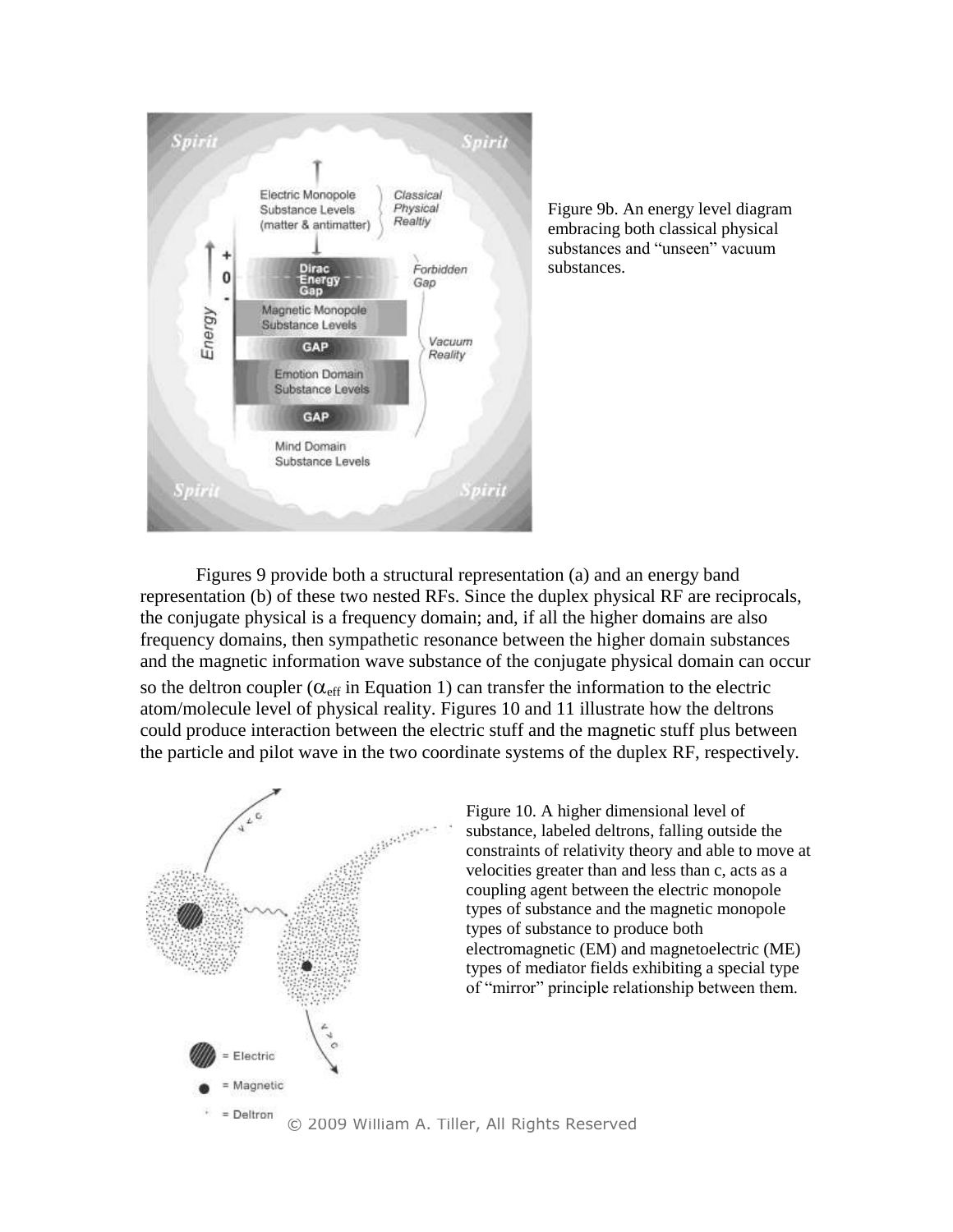

Figure 11. Illustration of how deltron-deltron coupling  $(\alpha_{\text{eff}})$  allows the two unique levels of physical reality to interact with each other.

Figure 12 illustrates qualitatively how a particular intention from the domain of spirit can create a correlated information imprint on the domain of mind. This, in turn,



Figure 12. Human consciousness, and specifically human intention, can activate this deltron population, and thereby modulate this electric/ magnetic monopole substance coupling, so as to alter the specifics of the EM state of the space wherein an object rests, and thus the experimentally measurable properties of that object.

both (1) radiates a correlated information map to the magnetic information wave domain and (2) activates more deltrons so that this new information map becomes  $\alpha_{\text{eff}}$ -coupled to the measuring instruments of our electric atom/molecule world<sup> $(7,4)$ </sup>. This, we believe, is how one can account for the four target experiment results and the long-range information entanglement results of the previous section.

In closing this section, it is important to note that, for a duplex RF with reciprocal subspaces, a quality in one subspace is quantitatively connected to its equilibrium conjugate quality in the other subspace via deltron-empowered, Fourier transform relationships<sup> $(1,2)$ </sup>. This, ultimately, allows us to theoretically calculate many details of the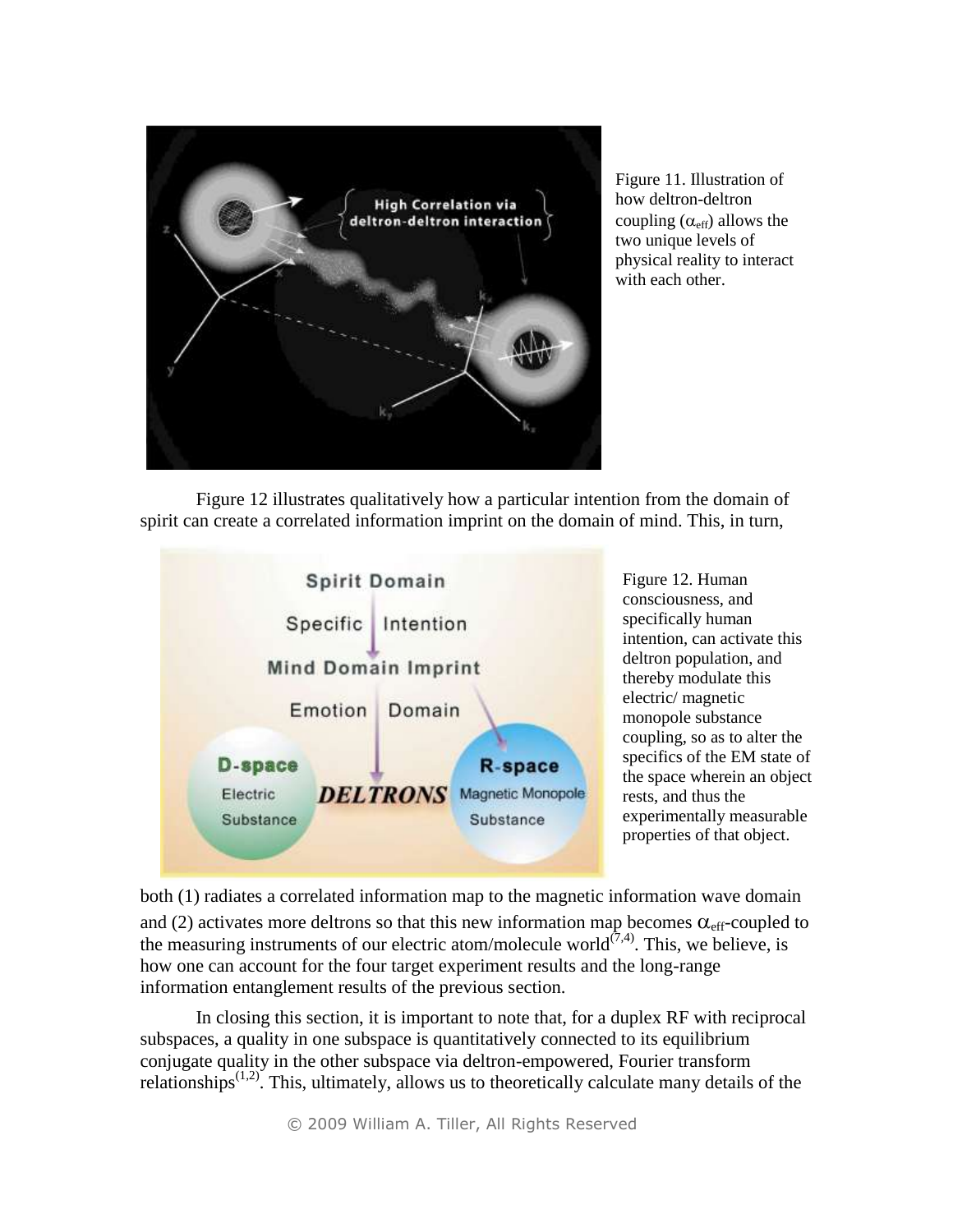reciprocal subspace provided we quantitatively know (1) an electric atom/molecule quality as a function of distance and time and (2) the ambient activated deltron population.

In a one-dimensional, mathematical D-space representation for a particular Dspace quality,  $f(x)$ , and assumed uniform deltron concentration,  $C_{\delta}$ , with D-space substance and R-space substance partition coefficients  $p_1$  and  $p_2$ , respectively, we have

$$
(p_2 C_\delta)^{1/2} F(k) = \frac{1}{(2\pi)^{1/2}} \int_{-\infty}^{\infty} p_1 C_\delta f(x) e^{ik\alpha} dx
$$
 (6a)

$$
p_1 C_{\delta} f(x) = \frac{1}{(2\pi)^{1/2}} \int_{-\infty}^{\infty} (p_2 C_{\delta})^{1/2} F(k) e^{-ik \mathfrak{B} t} dk
$$
 (6b)

and

$$
I_{S}(k) = p_{2}C_{\delta}F(k)F^{*}(k) = \frac{1}{2\pi}p_{1}^{2}C_{\delta}^{2}g^{*}(k)g^{*}(k)
$$
 (7a)

$$
g'(k) = \frac{1}{(2\pi)^{1/2}} \int_{-\infty}^{\infty} f(x) e^{ik \mathfrak{S}^k} dx
$$
 (7b)

and

where

$$
Q_M = \int_{-\infty}^{\infty} I_S(k)dk = \frac{1}{2\pi} \alpha_{\text{eff}} \int_{-\infty}^{\infty} g'(k)g^{*}(k)dk
$$
 (8a)

is the total quantity of the conjugate R-space quality and

$$
\alpha_{\text{eff}} = \frac{p_{\text{i}}^2 C_{\delta}^2}{2\pi} \,. \tag{8b}
$$

One notes, in this formalism, that  $\alpha_{\text{eff}}$  increases quadratically with  $C_{\delta}\square\square\square\square$  with the unknown quantity  $p_1^2$ . This quantitative approach is consistent with our earlier, zerothorder  $\alpha_{eff}$  approximation. A first-order approximation would utilize  $C_{\delta} = C_{\delta}$  (x,k) with standard orthogonal function expansions.